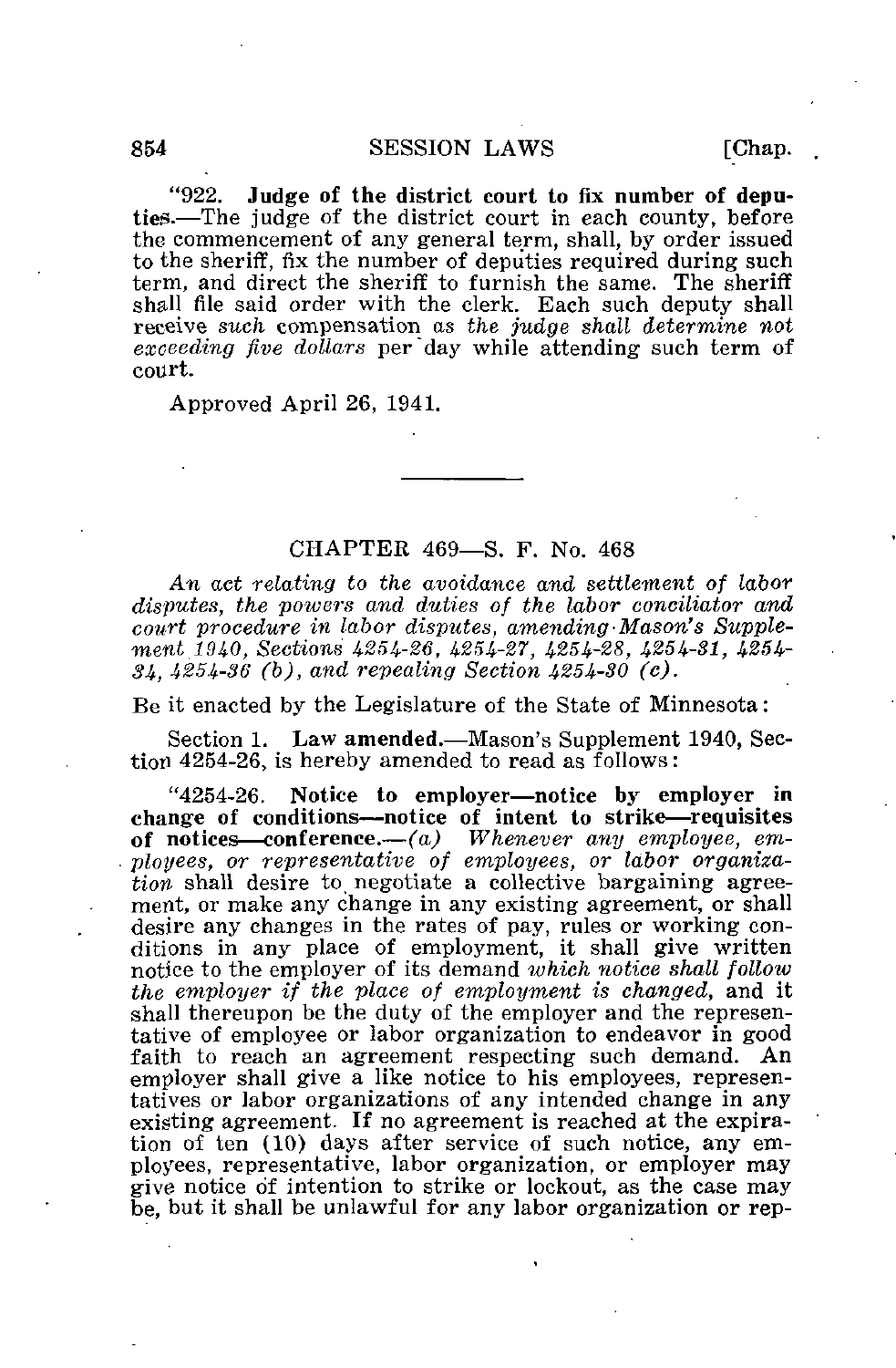resentative to institute or aid in the conduct of a strike or for an employer to institute a lockout, unless notice of intention to strike or lockout has been served by the party intending to institute a strike or lockout upon the labor conciliator and the other parties to the labor dispute at least ten (10) days before the strike or lockout is to become effective. Unless the strike or lockout is commenced within ninety days from the date of service of the notice upon the labor conciliator, it shall be unlawful for any of the parties to institute or aid in the conduct of a strike or lockout without serving a new notice in the manner prescribed for the service of the original notice, provided that the ninety day period may be extended by written agreement of the parties filed with the labor conciliator.

"Notice by the employer shall be signed by him or his duly authorized officer or agent; and notice by the employees shall be signed by their representative or its officers, or by the committee selected to conduct the strike. In either case the notice shall be served by delivering it to the labor conciliator in person or by sending it by registered mail addressed to him at his office. The notice shall state briefly the nature of the dispute and the demands of the party who serves it. Upon receipt of a notice, the labor conciliator shall fix a time and place for a conference with the parties to the labor dispute upon the issues involved in the dispute, and he shall then take whatever steps he deems most expedient to bring about a settlement of the dispute, including assisting in negotiating and drafting a settlement agreement. It shall be the duty of all parties to a labor dispute to respond to the summons of the labor conciliator for joint or several conferences with him and to continue in such conference until excused by the labor conciliator, not beyond, however, the ten day period heretofore prescribed except by mutual consent of the parties.

"(b) The labor conciliator may take jurisdiction of a labor dispute in which negotiations for settlement have failed if either party to said dispute before a notice to strike or lockout files a petition requesting said conciliator to act in the dispute, setting forth the issues of the dispute and the efforts to agree and the failure to reach an agreement. 'If the conciliator takes jurisdiction he shall then proceed as provided in paragraph (a) of this section."

Sec. 2. Law amended.—Mason's Supplement 1940, section 4254-27, is hereby amended to read as follows:

"4254-27. Business affected with public interest—notice to governor—appointment of commission—delay of strike or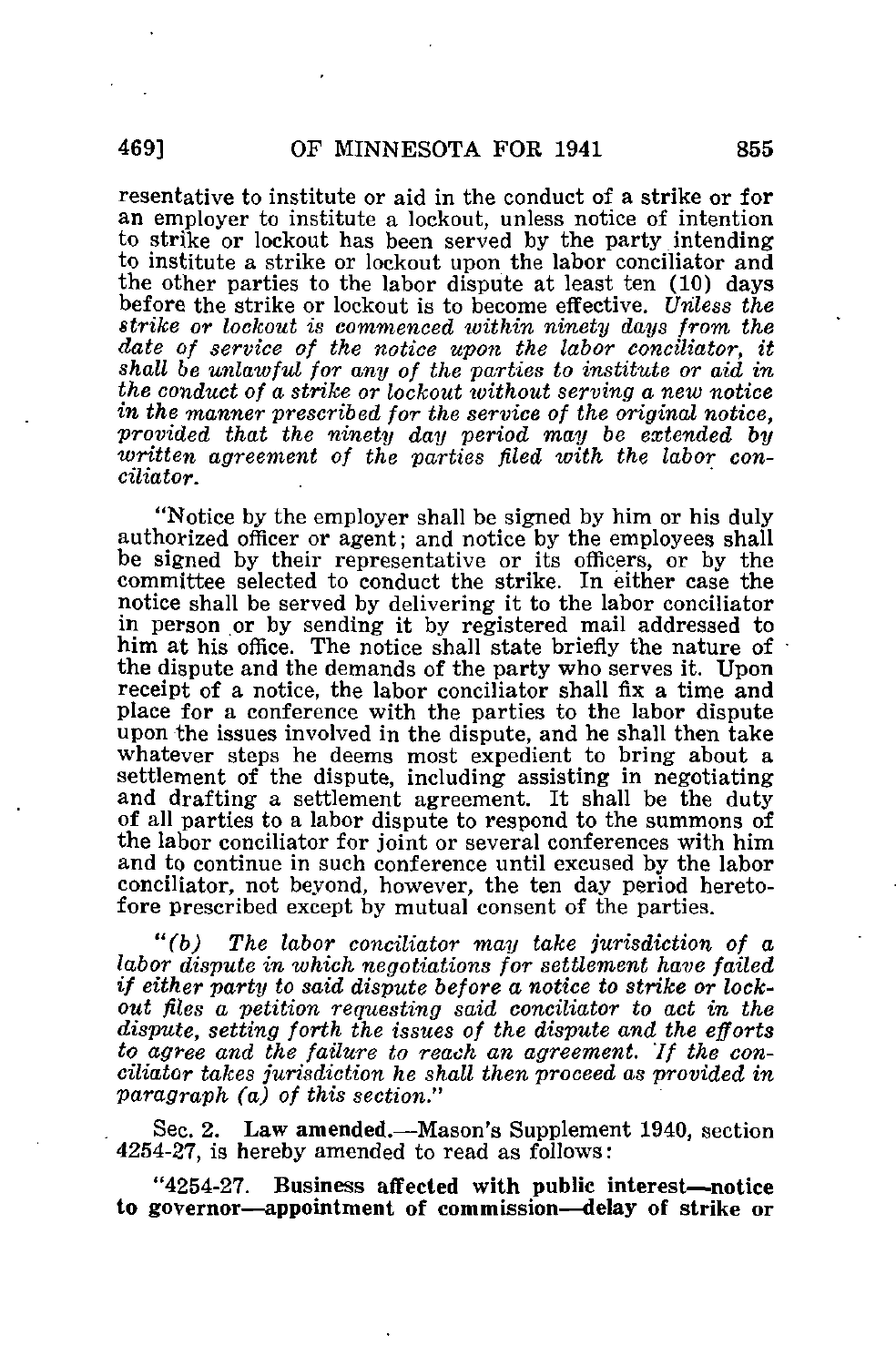lockout.—If the dispute is in any industry, business or institution affected with a public interest, which includes, but is not restricted to, any industry, business or institution engaged in supplying the necessities of life, safety, or health, so that a temporary suspension of its operation would endanger the life, safety, health or well being of a substantial number of people of any community, the provisions of section 6 shall apply and the labor conciliator shall also notify the Governor who may appoint a commission of three, to conduct a hearing and make a report on the issues involved and the merits of the respective contentions of the parties to the dispute. If the Governor decides to appoint a commission, he shall so advise the labor conciliator who shall immediately notify the parties to the labor dispute and shall also inform them of the date of the notification to the Governor. The members of such commission shall on account of vocations, employment, or affiliations be representatives of employees, employers and the public respectively. Such report shall be filed with the Governor not less than five days before the end of the thirty day period hereinafter provided and may be published as he may determine in one or more legal newspapers in the counties where the dispute exists. If and when the Governor shall notify the labor conciliator of his decision to appoint a commission, neither party to the dispute shall make any change in the situation affecting the -dispute and no strike or lockout shall be instituted until thirty (30) days shall have elapsed after the notification to the Governor; provided, that in case the Governor- shall fail to appoint a commission within five days after the notification to him, this limitation on the parties shall be suspended and inoperative; provided further, that if the Governor shall thereafter appoint a commission, no strike or lockout having been instituted in the meantime, the limitation shall again become operative, but in no case for more than said thirty day period. The thirty day period may be extended by stipulation upon the record of the hearing before the commission or by written stipulation signed by the parties to the labor dispute and filed with the labor conciliator. If so extended, the report of the commission shall be filed with the Governor not less than five days before the end of the extended period."

Sec. 3. Law amended.—Mason's Supplement 1940, section 4254-28, is hereby amended to read as follows:

"4254-28. Commission to subpoena witnesses—contempt —conciliator may take jurisdiction on request—appearance.— (a) The commission appointed by the governor pursuant to the provisions of this act shall have the power to issue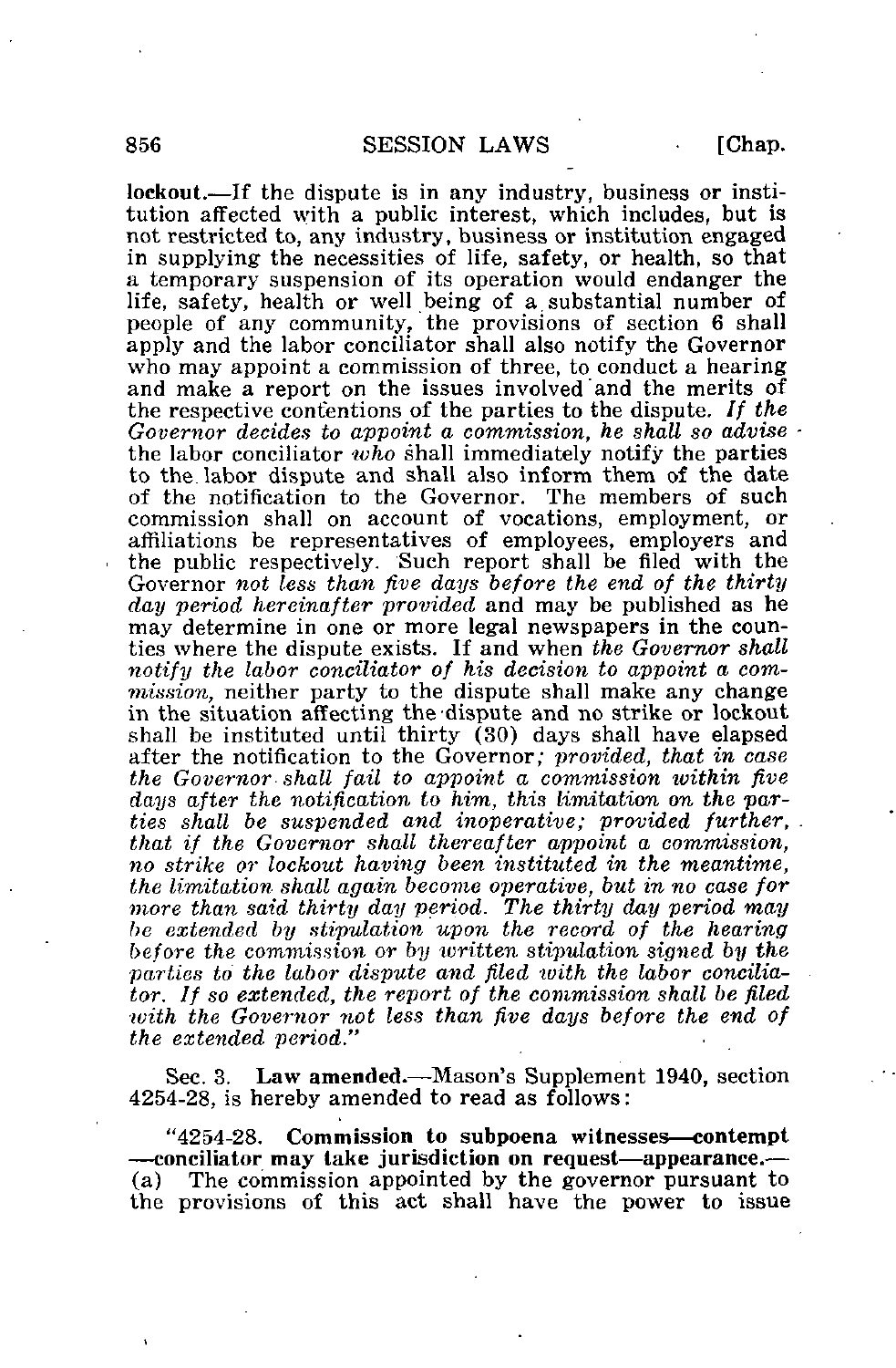subpoenas requiring the attendance and testimony of witnesses and the production of evidence which relates to any matter involved in any such hearing, and may by its chairman administer oaths and affirmations, and may examine witnesses. Such attendance of witnesses and the production of such evidence may be required from any place in the state of Minnesota at any designated place of hearing, but hearings shall be held in a county where the labor dispute has arisen or exists.

"(b) In case of contumacy or refusal to obey a subpoena issued under subsection (a) of this section, the district court of the state of Minnesota for the county where the proceeding is pending or in which the person guilty of such contumacy or refusal to obey is found, or resides, or transacts business, or application by the commission shall have jurisdiction to issue to such person an order requiring such person to appear before the commission, there to produce evidence as so ordered, or there to give testimony touching the matter under investigation or in question, and any failure to obey such order of the court may be punished by said court as a contempt thereof.

" $(c)$  Any party to or party affected by the dispute may appear before the commission in person or by attorney or by their representative, and shall have the right to offer competent evidence, and to be heard on the issues before the report is made.

"Any commissioners so appointed shall be paid a per diem of \$15.00 per day and their necessary expenses while serving."

Sec. 4. Law repealed.—Mason's Supplement 1940, section 4254-30 (c), is hereby repealed.

Sec. 5. Law amended.—Mason's Supplement 1940, section 4254-34, is hereby amended to read as follows:

"4254-34. Suit to enjoin unfair labor practices.—Whenever any unfair labor practice is threatened or committed, a suit to enjoin such practice may be maintained in the district court of any county wherein such practice has occurred or is threatened. In any suit to enjoin any of the unfair labor practices set forth in Mason's Minnesota Supplement 1940, Sections 4254-31 and 4254-32, the provisions of Mason's Minnesota Statutes of 1927, Sections 4257 to 4260, and Mason's Supplement 1940, Sections 4256, and Sections 4260-1 to 4260-15, inclusive, shall not apply; provided, however, that no court of the state of Minnesota shall have jurisdiction to issue a temporary or permanent injunction in any case involv-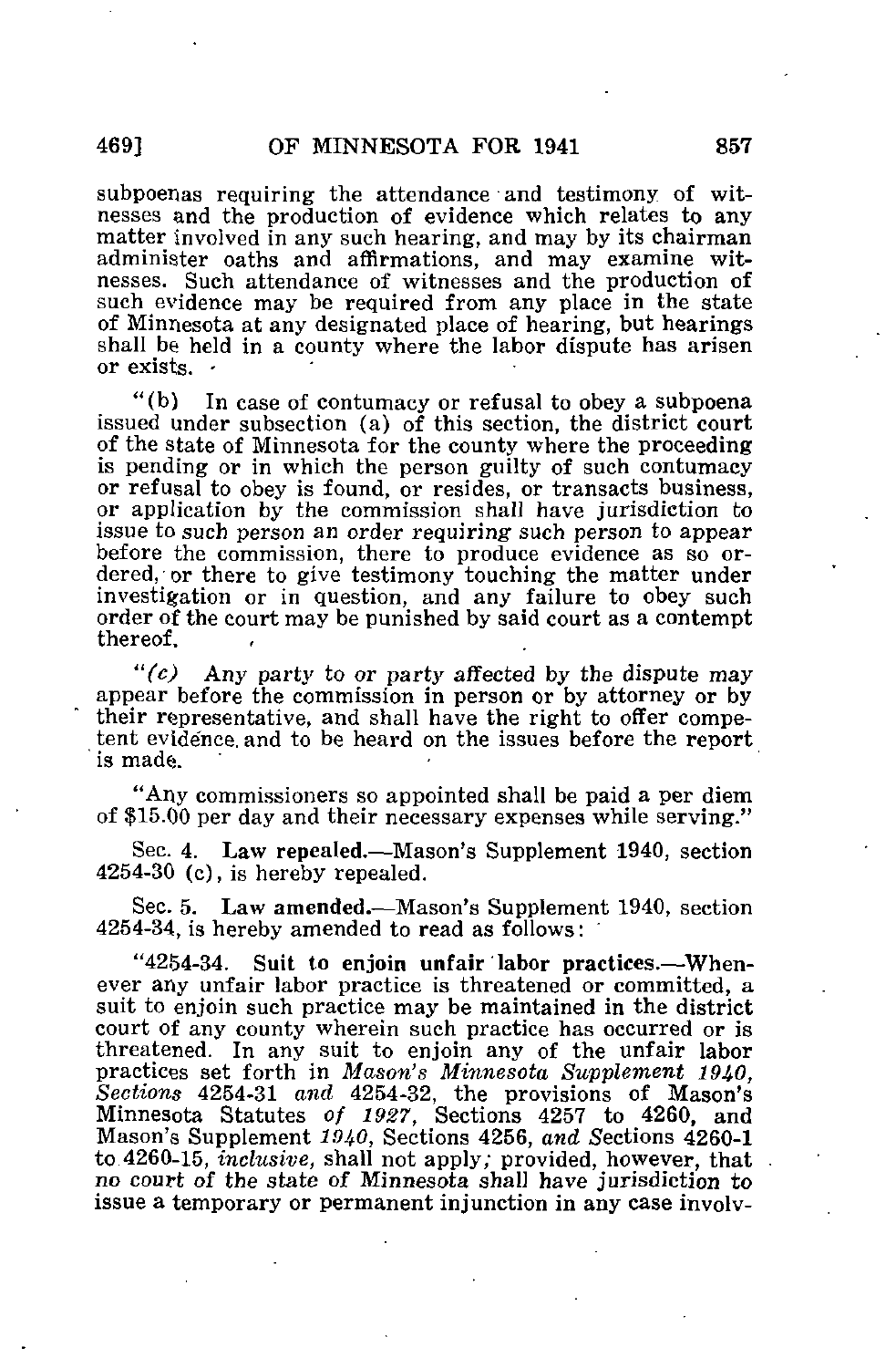ing or growing out of the violation of said Section 4254-31 and  $4254-32$  as herein defined, except after hearing the testimony of .witnesses in open court, with opportunity for cross examination, in support of the allegations made under oath, and testimony in opposition thereto if offered, and except after findings of fact by the court to the effect that the acts set forth in *said* Sections 4254-31 and 4254-32 have been threatened and will be committed unless restrained, or have been committed and will be continued unless restrained; provided further, that no temporary restraining order may be issued under the provisions of this act except upon the testimony of witnesses produced by the applicant in open court and upon a record being kept of such testimony nor unless the temporary restraining order is returnable within seven days from the time it is granted which shall be noted on the order by the court. It shall be the duty of the court to give the trial or hearing of any suits or proceedings arising under this section precedence over all other civil suits which are ready for trial. Failure of the trial court to decide a motion for a temporary injunction within sixty days from the date the hearing thereon is concluded shall dissolve any restraining order issued therein without further order of the court. Failure of the trial court to decide any suit brought under this section within forty-five days from the date the trial was ended shall dissolve any restraining order or temporary injunction issued therein without further order of the court."

Sec. 6. Law amended—powers of labor commissioner.— Mason's Supplement 1940, section 4254-36, is hereby amended by adding thereto, immediately after Subdivision (b), the following new subdivisions:

(c) In the investigation of any controversy concerning the representative of employees for collective bargaining, the labor conciliator shall have power to issue subpoenas requiring the attendance and testimony of witnesses and the production of evidence which relates directly to any matter involved in any such hearing, and the labor conciliator or his representative may administer oaths and affirmations, and may examine witnesses. Such attendance of witnesses and the production of such evidence may be required from any place in the state of Minnesota at any designated place of hearing, but hearings shall be held in a county where the question has arisen or exists.

(d) In case of contumacy or refusal to obey a subpoena issued under this section, the district court of the county where the proceeding is pending or in which the person guilty of such contumacy or refusal to obey is found, or resides, shall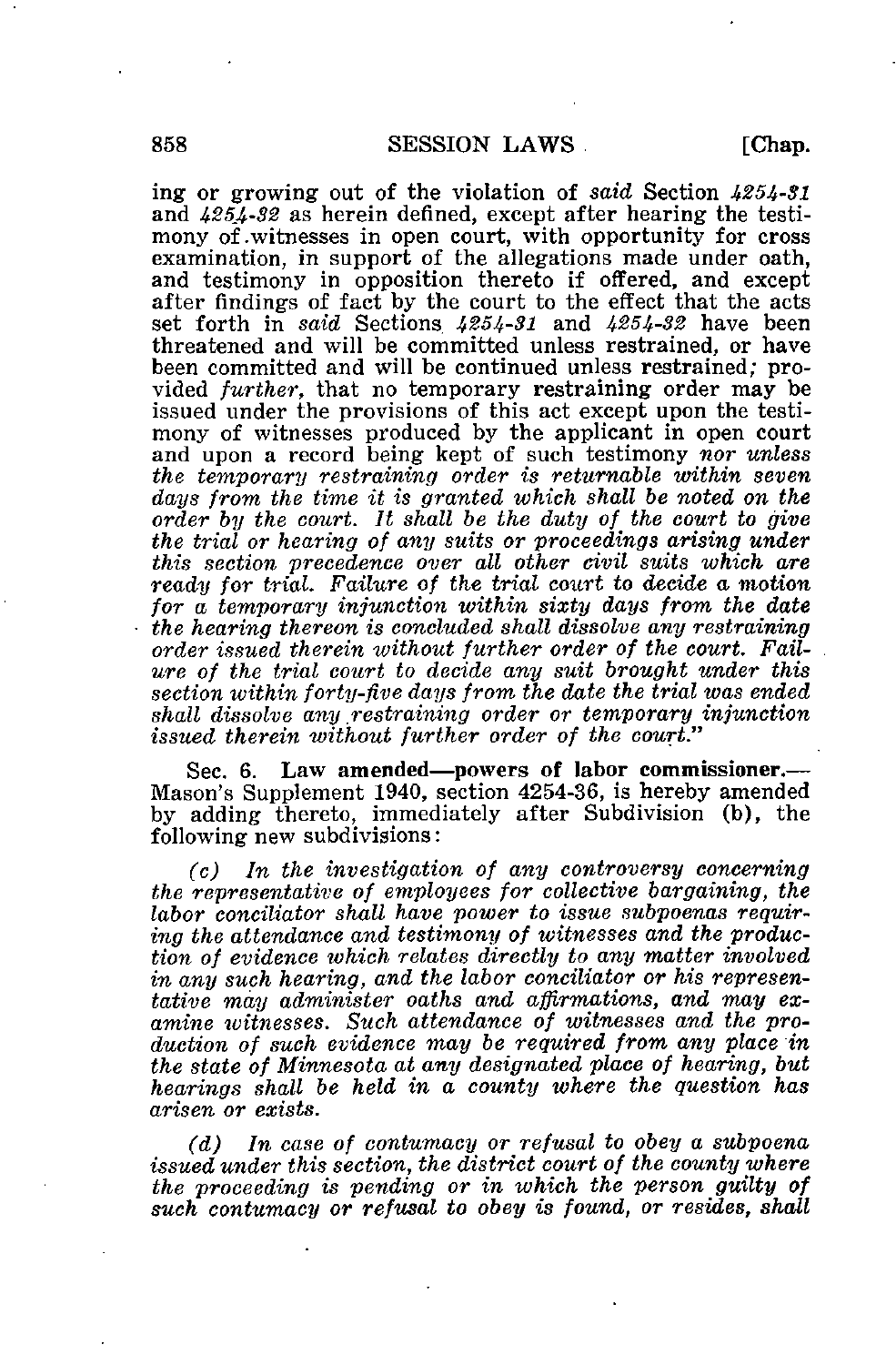have jurisdiction to issue to such person an order requiring such person to appear and testify or produce evidence, as the case may require, and any failure to obey such order of the court may be punished by said court as a contempt thereof.

Sec. 7, Law amended.—Mason's Supplement 1940,-Section 4254-31, is hereby amended to read as follows:

"4254-31, What are unfair labor practices by employees. —It shall be an unfair labor practice:

(a) For any employe or labor organization to institute a strike if the calling of such strike is a violation of any valid collective agreement between any employer and his employes or labor organization and the employer is, at the time, in good faith complying with the provisions of the agreement, or to violate the terms and conditions of such bargaining agreement.

(b) For any employe or labor organization to institute a strike if the calling of such strike is in violation of sections 6 or 7 of this act.

(c) For any person to seize or occupy property unlawfully during the existence of a labor dispute.

.(d) For any person to picket or cause to be picketed a place of employment of which place said person is not an employe while a strike is in progress affecting said place of employment, unless the majority of persons engaged in picketing said place of employment at said times are employes of said place of employment.

(e) For more than one person to picket or cause to be picketed a single entrance to any place of employment where no strike is in progress at the time.

(f) For any person to interfere in any manner with the operation of a vehicle or the operator thereof when neither the owner nor operator of said vehicle is at said time a party to a strike.

(g) For any employe, labor organization or officer, agent or member thereof to compel or attempt to compel any person to join or to refrain from joining any labor organization or any strike against his will by any threatened or actual unlawful interference with his person, immediate family or physical property, or to assault or unlawfully threaten any such person while in pursuit of lawful employment.

(h) The violation of sub-sections (b), (c), (d), (e), (f) and (g) of this section are hereby declared to be unlawful acts."